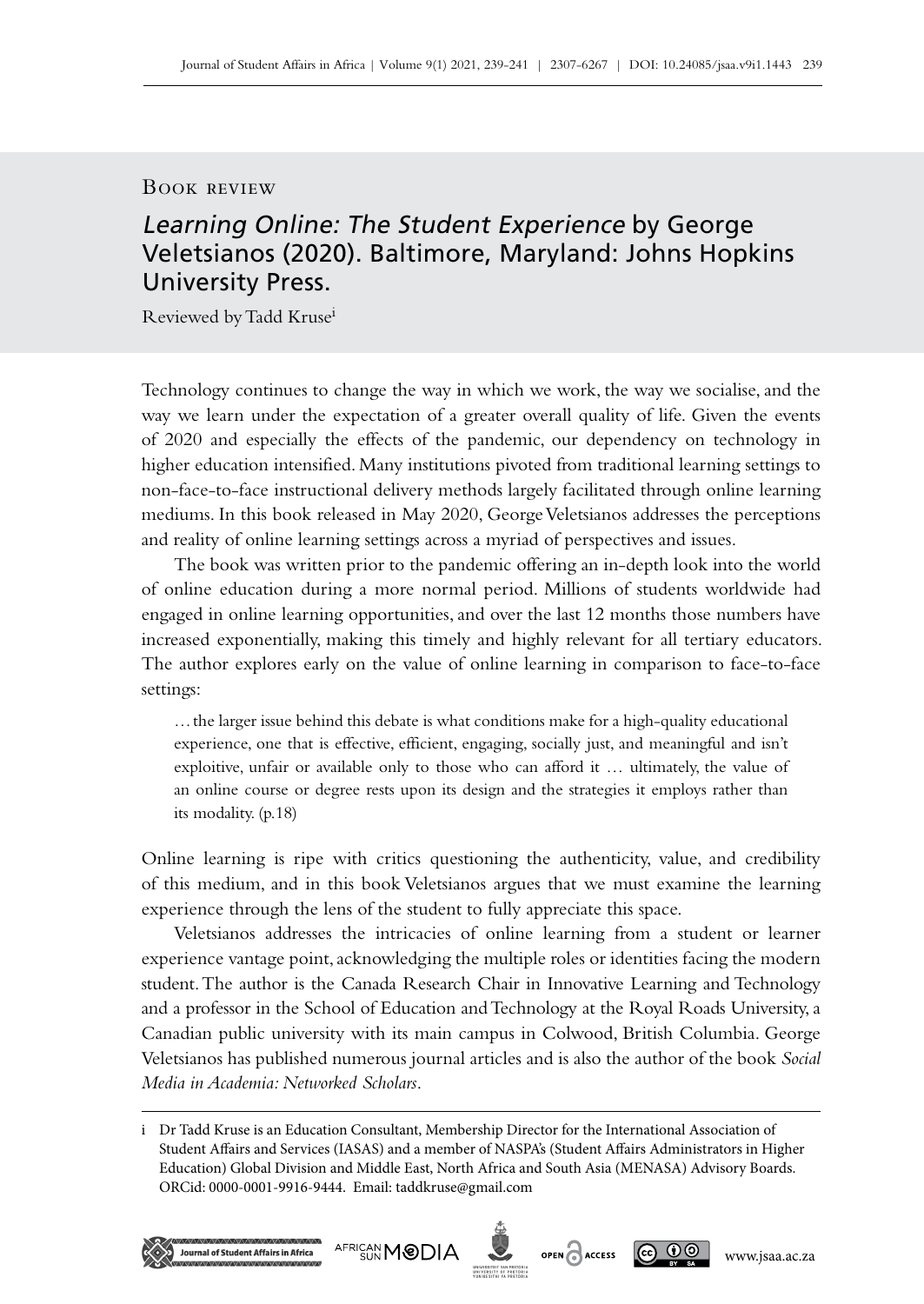The text examines across 17 chapters the complicated realm of online learning, discusses the benefits and challenges within higher education settings, and suggests spaces to enhance effectiveness. Each in‑depth chapter addresses online learning components ranging from effectiveness of the medium (student performance, attrition, growth of online learning, demographics, cheating, credibility), reasons students select online learning (flexibility, wider access, self-directed learning, massive open online courses or MOOCs), and interaction/performance factors (digital literacy, social support, social media, notetaking, motivation and socio-emotional factors). Throughout, Veletsianos highlights the intricacies of online learning and the need to overcome the disparities between learners, better known as the digital divide, all in a physically distant space.

The conciseness and organisation of the book, specifically the structure of the chapters, is one of the books greatest strengths. The chapter structures frame each topic via a concise and structured format first by introducing a story about single-student "learner" representing different characteristics or applied strategies in online learning, followed by a narrative digging deeper into the contributing factors. Each chapter is supported with relevant research and recognises limitations in existing research or data to propel the narrative. The referenced research in the field of online learning grounds the issues presented and provides resources for further research and consideration for educators. Finally, a summation of the perspectives are succinctly posed for consideration before closing with bulleted key points and a list of references. This concise and direct format allows educators to examine a single dimension of online learning within an empathetic real world student experience.

One area, and likely the only one, that lacks clarity throughout the book is the chapter titles. Each chapter is titled as "The Learner Who…" and presents as a listing of actions or student traits including nontraditional, self-directed, dropout, cheater, social networking user, and benefits from flexible learning. The chapter titles often allude to the topic, but are often vague so that, when flipping through the pages or looking over the table of contents, some targeted areas are not apparent without reviewing one's notes or scanning the bulleted items at the end of each chapter. More clear chapter titles would better serve educators as they consider this as a resource for the future, but may have detracted from the storybook approach to each chapter and the initial read – a small concession for a concise read that draws in the reader to the lived online learning student experience, the primary premise of the book.

Often when one hears of online learning, thoughts are immediately directed to a few characteristics of this educational capacity such as access, flexibility, or credibility issues. These immediate considerations fail to consider the multiple factors which (a) determine a student's reasons for selecting online learning options, and (b) influence the learning experience during one's educational journey. *Learning Online: The Student Experience* explores many of the issues confronting twenty-first century higher education and concisely presents major influences across the broad spectrum of online learning.

This book is an excellent resource for faculty and administrators to gain a broad under‑ standing of the challenges and successes of online learning. Veletsianos, through his relaying